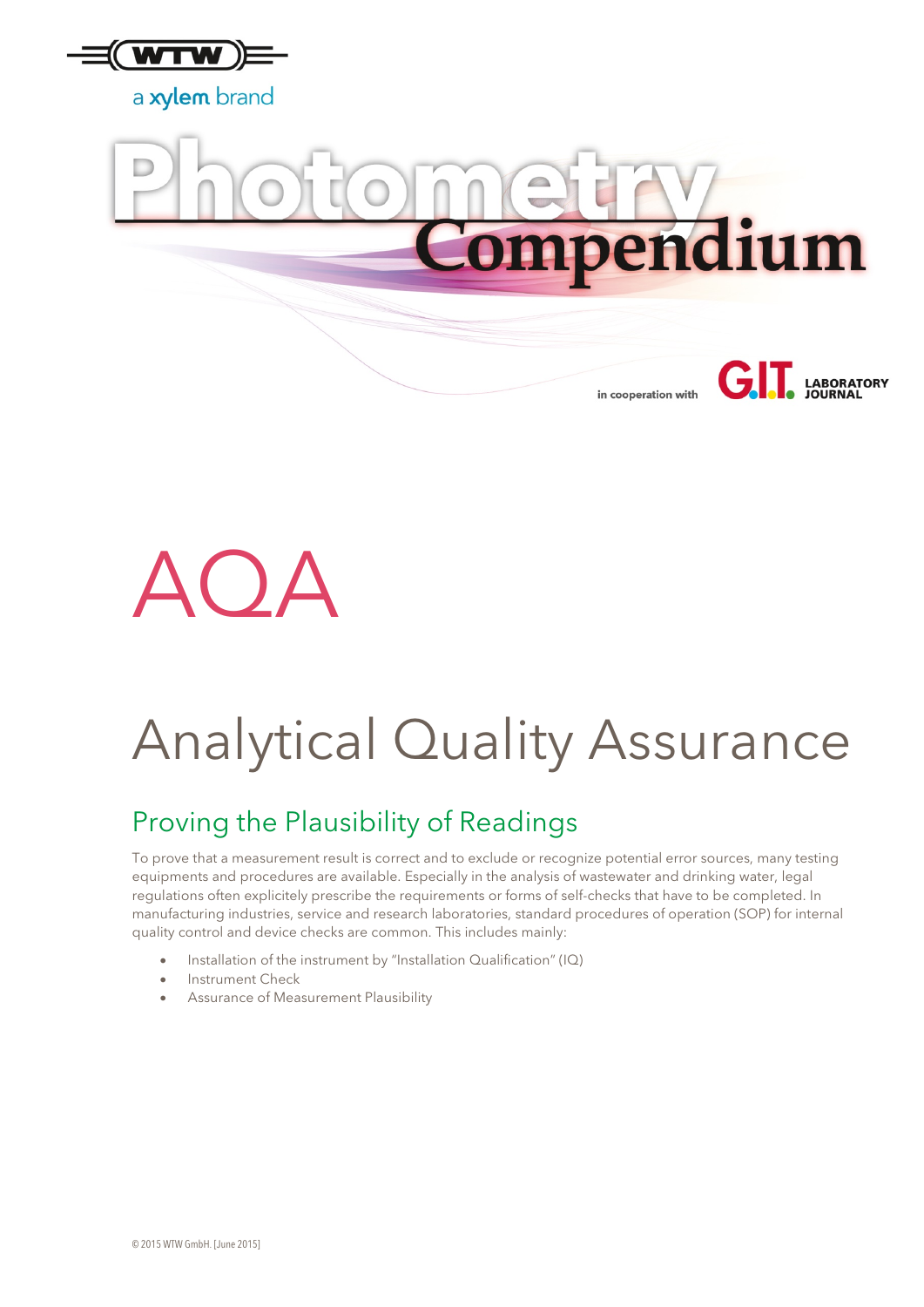### 1.) Installation of the Instrument

Usually the installation is defined by a company specific "Installation Qualification" (IQ) procedure . The purpose is to make sure that the instrument is suitable for the given requirements and has the appropriate specifications. Frequently, the IQ is linked to a subsequent "Operation Procedure" (OP), which can be similar to a " basic operation training".

|                               |                                                                                            |                                                                                         | Installation Qualification IQ for WTW measuring systems                                                                                                                                                                                                                                                                                                                                                                                                                                               |  |  |  |
|-------------------------------|--------------------------------------------------------------------------------------------|-----------------------------------------------------------------------------------------|-------------------------------------------------------------------------------------------------------------------------------------------------------------------------------------------------------------------------------------------------------------------------------------------------------------------------------------------------------------------------------------------------------------------------------------------------------------------------------------------------------|--|--|--|
|                               |                                                                                            | <b>Introduction</b>                                                                     |                                                                                                                                                                                                                                                                                                                                                                                                                                                                                                       |  |  |  |
|                               | <b>Description of the record</b>                                                           |                                                                                         |                                                                                                                                                                                                                                                                                                                                                                                                                                                                                                       |  |  |  |
|                               | measuring system. This includes:                                                           |                                                                                         | An Installation Qualification (IQ) contains check lists and criteria for the successful installation of a                                                                                                                                                                                                                                                                                                                                                                                             |  |  |  |
|                               | 1. Check of the components of the measuring system for intactness, completeness and unity. |                                                                                         |                                                                                                                                                                                                                                                                                                                                                                                                                                                                                                       |  |  |  |
|                               | 2. Check of the environmental conditions.                                                  |                                                                                         |                                                                                                                                                                                                                                                                                                                                                                                                                                                                                                       |  |  |  |
|                               | specified requirements.                                                                    | 3. Check of the components of the measuring system or the meter for conformity with the |                                                                                                                                                                                                                                                                                                                                                                                                                                                                                                       |  |  |  |
| Criteria for execution        |                                                                                            |                                                                                         |                                                                                                                                                                                                                                                                                                                                                                                                                                                                                                       |  |  |  |
|                               |                                                                                            | An Installation Qualification (IQ) can only be carried out if                           |                                                                                                                                                                                                                                                                                                                                                                                                                                                                                                       |  |  |  |
|                               |                                                                                            |                                                                                         | 1. The measuring system (meter) is operated according to the specifications of the manufacturer                                                                                                                                                                                                                                                                                                                                                                                                       |  |  |  |
|                               |                                                                                            | 2. The installation process is monitored and documented                                 |                                                                                                                                                                                                                                                                                                                                                                                                                                                                                                       |  |  |  |
|                               |                                                                                            | the device under test (meter, measuring system).                                        | 3. The check points of the Installation Qualification are in accordance with the specifications of                                                                                                                                                                                                                                                                                                                                                                                                    |  |  |  |
| Record                        |                                                                                            |                                                                                         |                                                                                                                                                                                                                                                                                                                                                                                                                                                                                                       |  |  |  |
|                               |                                                                                            | installation. A copy of the qualification is kept as a deposit copy.                    | The company WTW GmbH, Weilheim, Germany provides a record containing all steps required<br>for the Installation Qualification of the relevant meter / measuring system. The record is based on<br>the requirements / design qualification of the operator of the meter and the technical specifications<br>provided by WTW. The record is created according to instructions by a qualified WTW employee<br>or by someone authorized/trained by WTW. It will be given to the customer after successful |  |  |  |
|                               |                                                                                            |                                                                                         |                                                                                                                                                                                                                                                                                                                                                                                                                                                                                                       |  |  |  |
| Confirmed:<br>Date/signatures |                                                                                            | Operator or QA representative                                                           | Company                                                                                                                                                                                                                                                                                                                                                                                                                                                                                               |  |  |  |
|                               |                                                                                            |                                                                                         |                                                                                                                                                                                                                                                                                                                                                                                                                                                                                                       |  |  |  |
|                               |                                                                                            |                                                                                         |                                                                                                                                                                                                                                                                                                                                                                                                                                                                                                       |  |  |  |

Image 1: Sample of a IQ, page 1

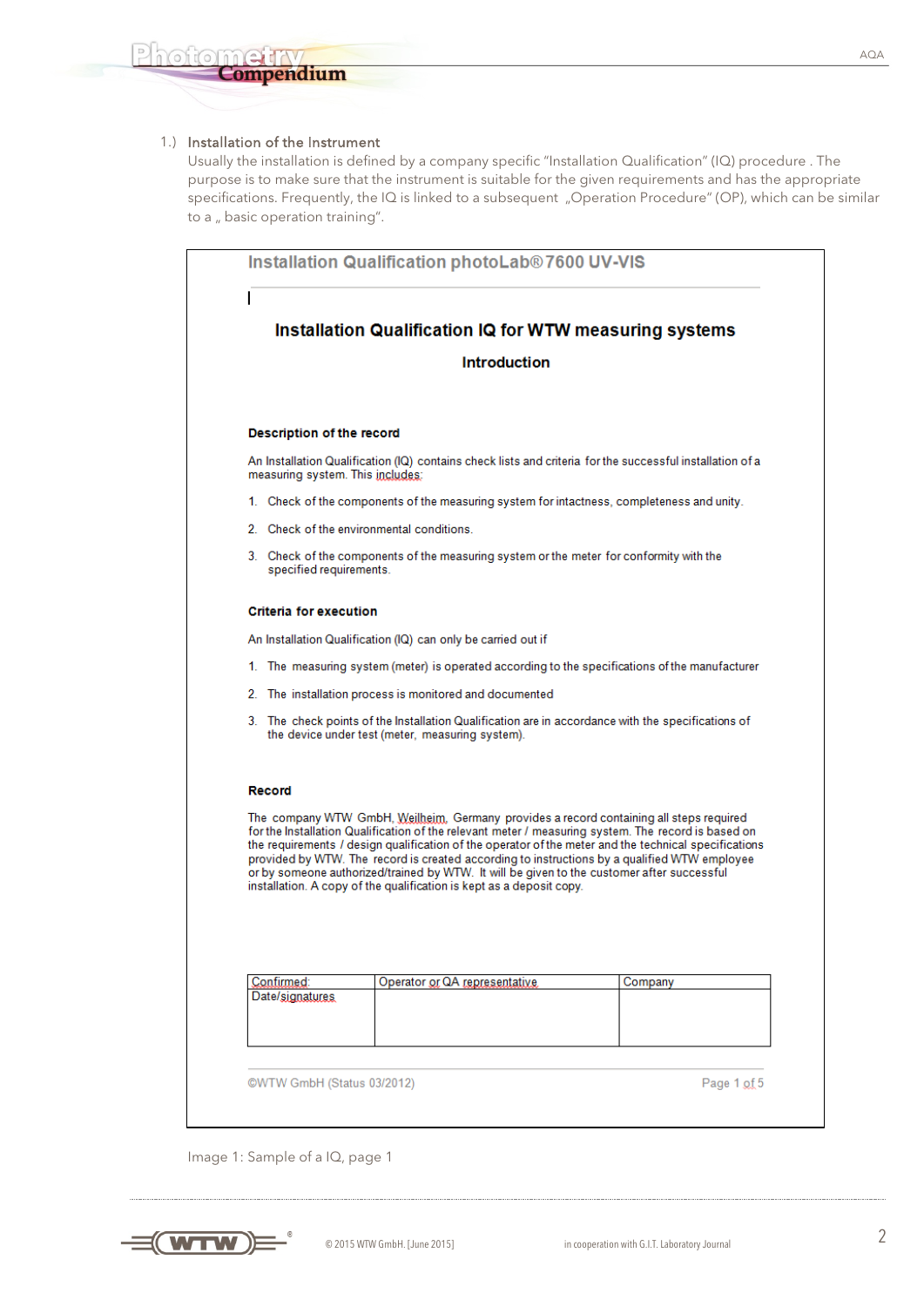### 2.) Instrument Check

ompendium

Most instruments carry out a self-check upon turning-on: Depending on the instrument, e.g. the lamp is checked and a wavelength calibration is carried out.

For additional re-examination in daily routine use, many other testing equipments suitable for different instrument types are available:

Certified colour solutions like photoCheck® are for filter and spectrophotometers of the photoLab® Series as well as for the portable colorimeters of the photoFlex® Series. photoCheck® is an easy-to-handle testing equipment for many applications. The set is made up of 12 coloured solutions, to be measured at 3 wavelengths with 4 different absorbance levels. They prove photometric accuracy and wavelength accuracy.

Especially for spectrophotometers, there are a lot of highly sophisticated tools, reaching from glass to liquid filters provided by different manufacturers for testing wavelength accuracy, stray light, reproduceability etc. Many meters, like WTW's photoLab® 7600 UV-VIS are supporting the AQA tools by specific and easy to handle menus.

### Image 2:

Selection of AQA testing equipments in the user menu of photoLab® 7600 UV-VIS

| AQA1 setup                      |                 | 05/28/15 13:52 |
|---------------------------------|-----------------|----------------|
| <b>PhotoCheck</b>               | Active          |                |
| CertiPUR <sup>®</sup> UV-VIS 1  | <b>Inactive</b> |                |
| CertiPUR <sup>®</sup> UV-VIS 1A | Inactive        |                |
| CertiPUR <sup>®</sup> UV-VIS 2  | <b>Inactive</b> |                |
| CertiPUR <sup>®</sup> UV-VIS 3  | Inactive        |                |
| CertiPUR <sup>®</sup> UV-VIS 6  | <b>Inactive</b> |                |
| $\sf I$ User defined filter $1$ | Active          |                |
| User defined filter 2           | <b>Inactive</b> |                |
| User defined filter 3           | Inactive        |                |
| Lambda check 1                  | Inactive        |                |
| Lambda check 2                  | <b>Inactive</b> |                |
|                                 |                 |                |
|                                 |                 |                |
|                                 |                 | Apply          |

### 3.) Assuring correct measurement results

### a.) User administration and periodical monitoring intervals

Many lab meters allow to set intervals for tests with different testing tools and at different test levels. The programme automatically asks for the appropriate standard solution or performs an instrument self-check using the specific testing equipments, e.g. liquid or glass filters.

In bigger companies, the execution of the prescribed tests and checks is usually supervised by an administrator. Spectrophotometers like the photoLab® 7000 Series allow operational level settings for either administrator, user or guest access, thereby ensuring the company's quality definitions.



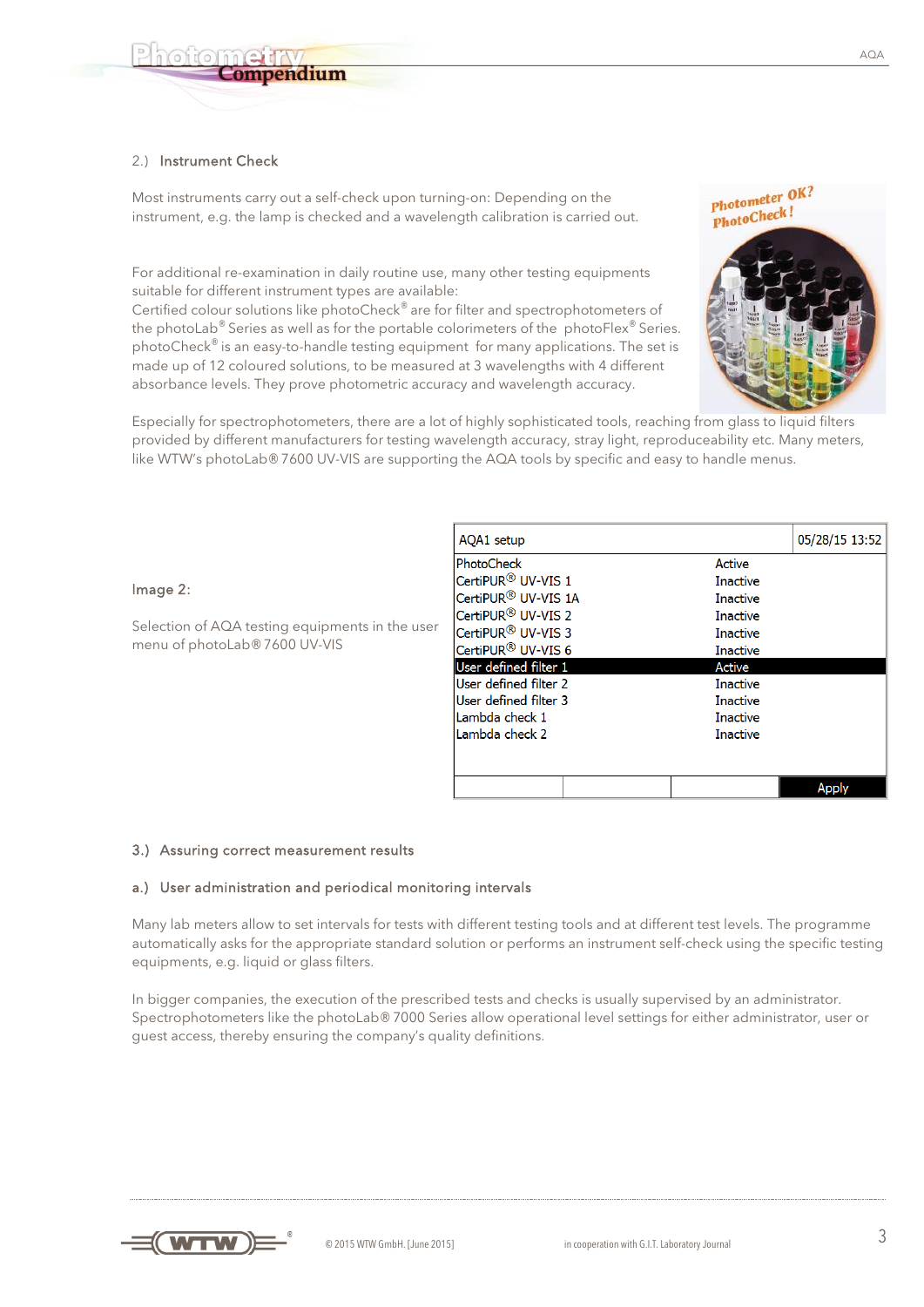## ompendium

### Sample printout:

|                                        |              |                 | photoLab 6600 UV-VIS 09130512 1.30-WTW-1.60 Administrator |
|----------------------------------------|--------------|-----------------|-----------------------------------------------------------|
|                                        | AOA1         |                 | OК                                                        |
|                                        | Protocol ID  |                 | 9                                                         |
| Image 3:                               | Executed by: |                 | Administrator                                             |
|                                        | Executed     |                 | 22.05.2007                                                |
| Sample test report of an AQA test with | Valid until: |                 | 26.06.2007                                                |
| photoCheck® and photoLab® 7600 UV-VIS  | PhotoCheck   | OC479094        | OK                                                        |
|                                        | $445 - 1$    | $0.200 + - 100$ | 0.192                                                     |
|                                        | $445 - 2$    | $0.500 + - 200$ | 0.511                                                     |
|                                        | $445 - 3$    | $1.000 + - 200$ | 1,006                                                     |
|                                        | $445 - 4$    | $1.500 + - 200$ | 1.526                                                     |
|                                        | $525 - 1$    | $0.200 + - 200$ | 0.247                                                     |
|                                        | .            | .               | .                                                         |
|                                        | .<br>(etc.   | .               | .                                                         |
|                                        |              |                 |                                                           |

If the AQA system is activated, the measurement results are marked with a AQS identification. At the end of the AQA interval, the settings either do not allow any more measurements at all, or allow only measurements without an AQA identification. The latter is the better option in many cases, since otherwise the instrument is blocked for ongoing measurements.

### b.) Pipette Check

Pipettes always should be handled with care. A correct upright handling position prevents the contamination of the pipette's inner walls by traces of former samples. By maintenance and periodical pipette volume check with an analytical balance or a pipette testing equipment such as PipeCheck®, errors can be avoided that might derange the complete measuring system. In the worst case, the contamination might even disturb the chemical reaction in the cuvette.

### c.) Control Standard Solutions

Performing a test with control standard solutions of default concentrations within the tolerance limits are the easiest way to check the entire system for accuracy and plausibility: If you find the correct value of the control standard within the given tolerance range, you can assume the photometer and the test kit are OK.

For the sample measurement itself, at least a duplicate reading is required to recognize outliners.

All results – samples and control standard – are an excellent verification of a correct measurement system. Wrong readings of the standard solutions are an evidence of a systematic measuring errors and support error investigation, e.g. by spiking.

### d.) Matrix Check or Spiking

Adding a defined amount of standard solution, the reading must increase accordingly: if not, there is a disturbance in the sample matrix, leading to wrong results.